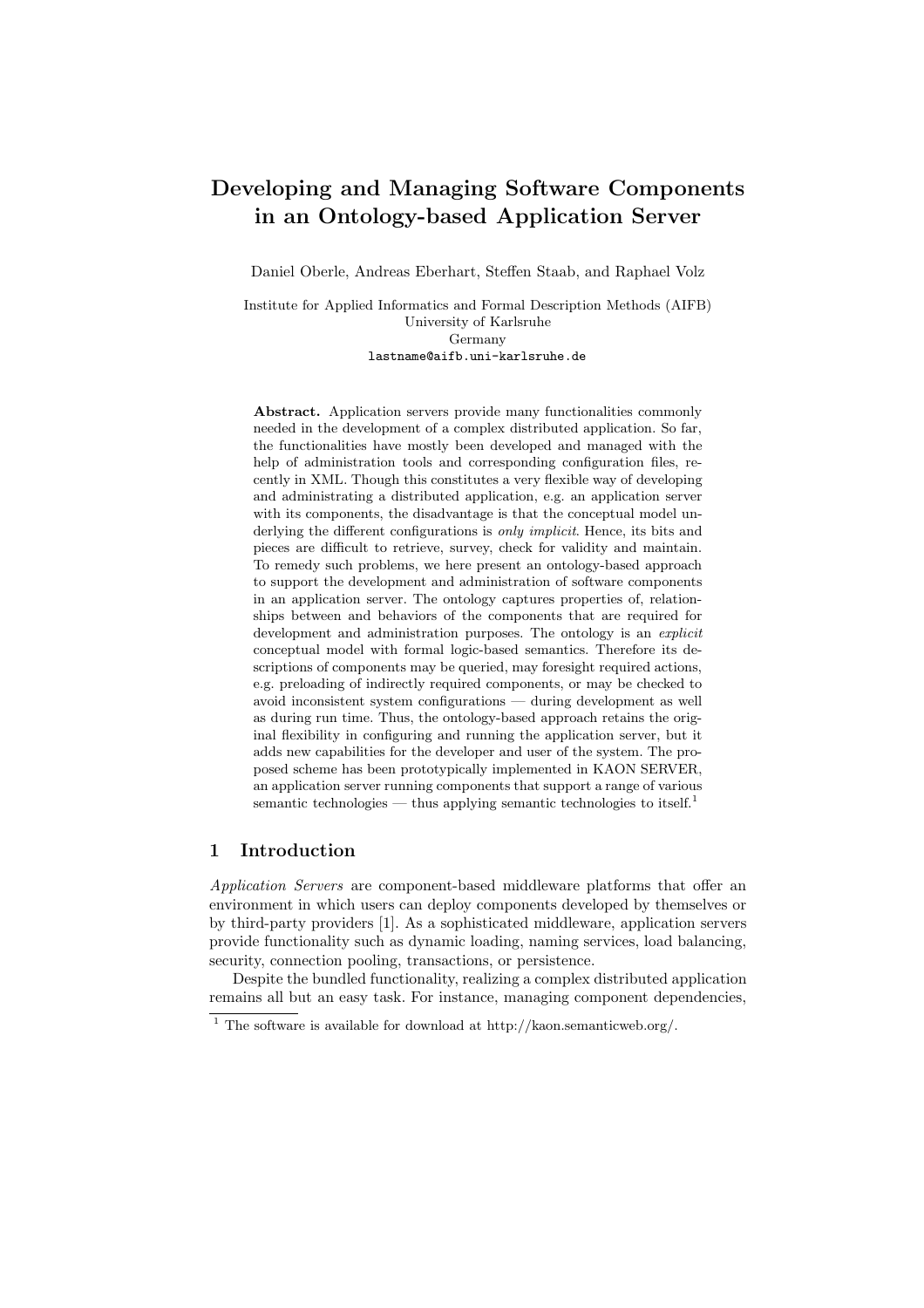versions, and licenses is a typical problem in an ever-growing repository of programming libraries. In Microsoft environments, this is often referred to as "DLL Hell". Configuration files, even if they are more or less human-readable XML, do not provide an abstraction mechanism to tame the complexity issues arising in such systems.

Our approach is supplementary to the Object Modelling Group's *Model-Driven Architecture (MDA)* [16], in which models abstract from low-level and often platform-specific implementation details. While MDA allows to separate *conceptual concerns* from *implementation-specific concerns*, currently MDA has not been applied for run time relevant characteristics of component management, such as which version of an application interface requires which versions of libraries.

The ability to compile platform-specific configuration files from our conceptual model is a first and immediately obvious advantage of our approach. We do not apply MDA in this paper to tailor a modeling language for component management, since its lack of (logical) formality disallows run time interpretability. We consider this interpretability to be central for component management, for example to query the application server whether configurations are valid or whether further components are needed.

Therefore, the logical next step in developing and managing complex applications is the use of an *explicit conceptual model that is executable, too*, meaning it may be queried and reasoned with, i.e. an ontology. The goal of this paper is to show how ontologies may be defined that support the developer in creating new software or in running new components in the complex environment of an application server. Given software components described by semantic metadata, which conforms to the ontology, inferencing allows for finding APIs that come with certain capabilities (development time support) or for pre-loading components that are required by other components (run time support).

The reader may note that though an application server is not the only software that may be supported in that way, it is a very worthy challenge. The reasons are that the needs are huge in this area and at the same time ontologies may fruitfully contribute to this complex, but nevertheless reasonably restricted domain of application.

We shortly present some motivating use cases for our approach of an explicit conceptual model (section 2). We embed our approach into a generic architecture for an ontology-based application server and briefly refer to its prototypical implementation that supports semantic technology components [20] (section 3). We introduce the well-known J2EE Pet Store demo (section 4) which will be referred to in subsequent sections as a source of examples. As a major contribution of this paper, we describe the ontologies that have been developed since the inception of the architecture implementation (section 5) and highlight some of the new management capabilities provided to developers of the application server (section 6). Finally, related work and conclusions are discussed in sections 7 and 8.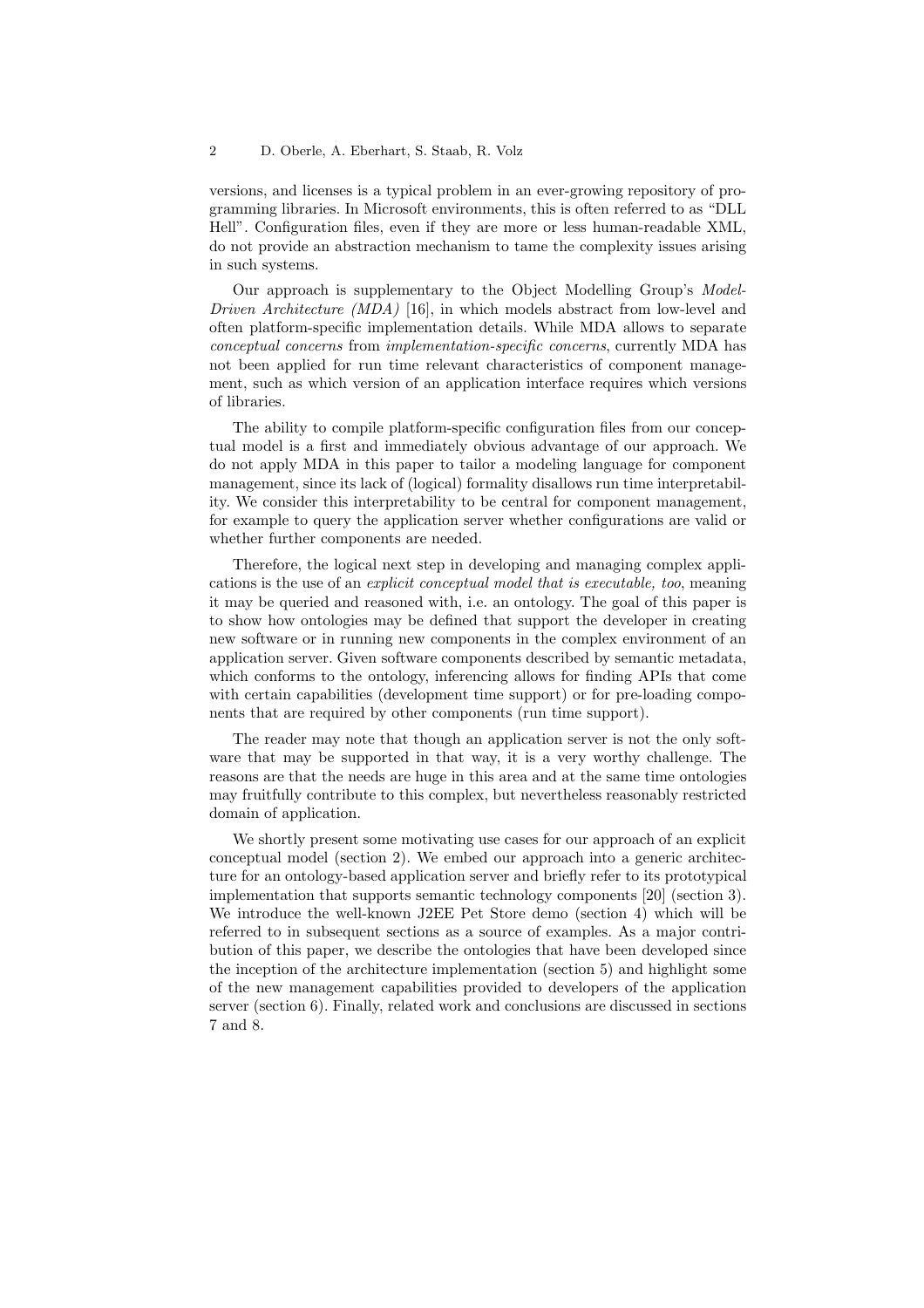## **2 Motivation**

The first subsection considers use cases for semantic metadata of components and APIs that target development time support. Subsection 2.2 focusses on the run time use cases.

## **2.1 Use Cases of Semantic Metadata for Development Time Support**

Today, the introspection feature of object-oriented languages provide syntactic metadata of classes, fields, and methods along with their parameters, return types, and possible exceptions. Similar information is available from WSDL Web Service metadata [5], whereas component libraries such as dynamic linked libraries or Java archives only carry very little information. We believe that rich, semantic metadata can provide added value to the user. Consider the following use cases:

**Component dependencies and versioning.** Libraries often depend on other libraries and a certain archive can contain several libraries at once. Given this information, a system can assist the developer in locating all the required libraries<sup>2</sup>. Furthermore, the user might be notified when two libraries require different versions of a certain third component. For instance, the multitude of versions of XML parsers causes a lot of trouble. We envision a system, which reasons with this kind of information in order to make an educated suggestion or to display inconsistencies.

**Licensing.** Similar to the component dependencies, we can describe licensing, trustworthiness and quality. Including an external module in one's software has effects on the licensing options. For instance, using external GPL licensed code prohibits distributing the bundle under a LGPL license. Along the same lines, ISO software certification or a security guideline of a government agency might prohibit certain external components to be used in mission critical software. In all of these cases, it would be useful to model development constraints and reason with these and semantic metadata to avoid problems.

**Capability descriptions.** Database interfaces typically offer some method to execute an SQL command. However, the behavior of specific database implementations can vary dramatically. Earlier versions of MySQL do not support transactions or subqueries. In this case, component capabilities adhering to standard interfaces can be made explicit to the developer.

**Service classification and discovery.** Given APIs with similar functionality, one will find different methods and services with essentially the same functionality. We suggest associating these implementations with a common service taxonomy. This will allow the user to discover implementations for a certain taxonomy entry and to classify a given service.

 $^2$  This idea is the basis of the RPM package manager: http://www.rpm.org/. Our goal is to generalize this approach and integrate it with other tools and services for the end user.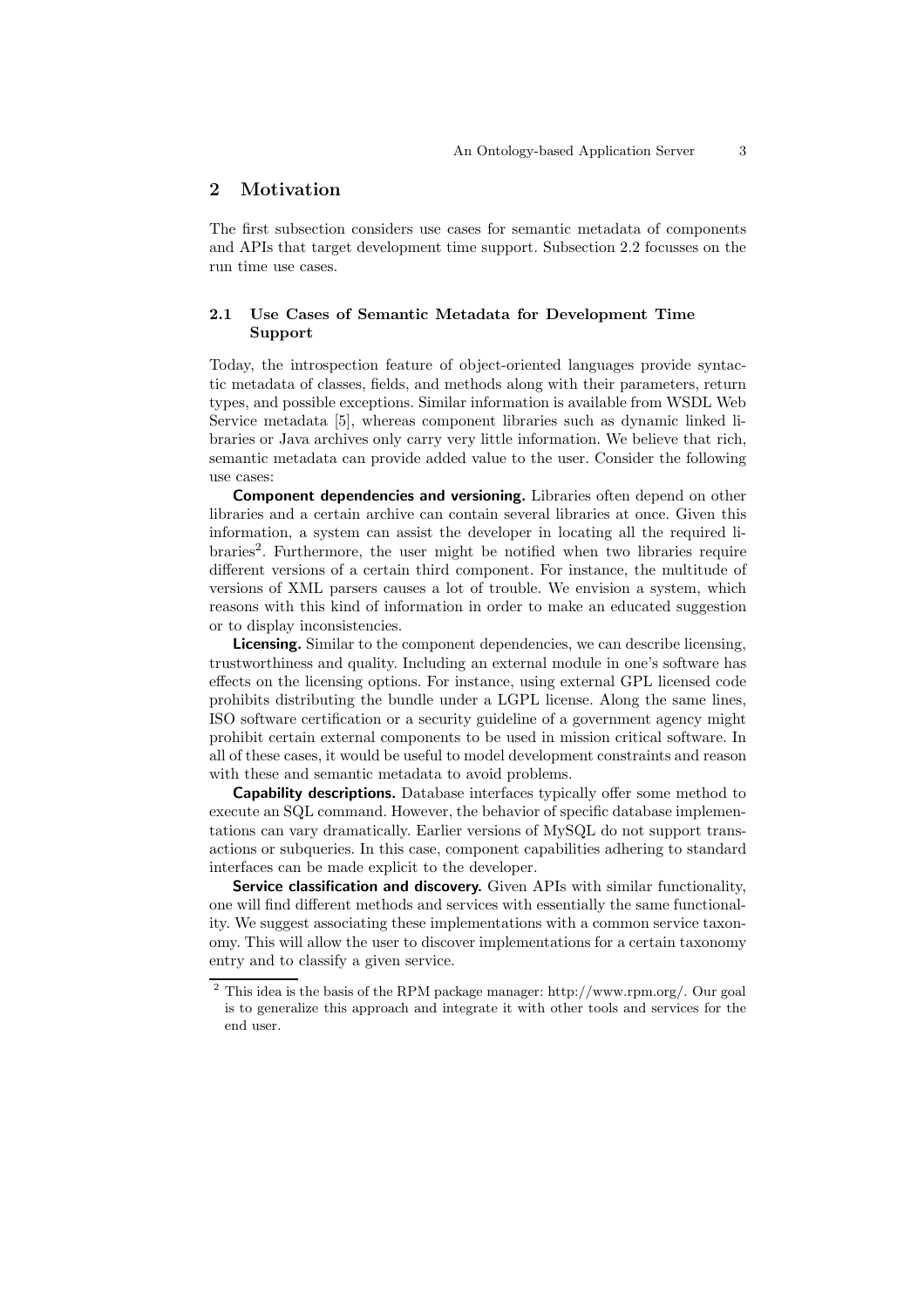**Semantics of parameters.** Parameters and return types of methods and services are often implicitly encoded in the respective names. Providing meaningful names is considered to be an important practice when developing software systems. However, in addition, it is desirable to associate the names with concepts and relations of a common, agreed-upon domain ontology. Like the point mentioned before, this will allow more powerful searches over a large unfamiliar API. These descriptions can even be used to generate a sequence of method invocations in order to achieve a goal specified [8].

**Automatic generation of component and service metadata.** Development toolkits usually provide functionality for creating stubs and skeletons or for automatically generating interface metadata  $\dot{a}$  la java2wsdl. With an entire set of new markup languages like BPEL4WS [2] or OWL-S [13] emerging, tool support for these new languages is needed. Whereas WSDL [5] tools can obtain almost all of the required input directly from the source code, richer descriptions in these languages require additional metadata. If the respective metadata are already available within the system, automatically generated BPEL4WS or OWL-S descriptions can be a side product of a unified framework.

#### **2.2 Use Cases of Semantic Metadata for Run Time Support**

Application servers handle issues like load balancing, distributed transactions, session management, user rights or access controls. All of these tasks are orthogonal to specific application issues in that they reappear in just about any scenario. Consequently, it makes sense for an application server to manage these issues in an application independent way. This means that the responsibility is shifted from the coding to the deployment process.

While it is always a good idea to reduce the amount of source code that has to be written, the deployment process can be quite tricky in itself. Consider the J2EE platform as an example. The specification describes the structure of XML deployment metadata<sup>3</sup>. J2EE implementations like JBoss (cf. [9]) provide a set of tools, which help the user to generate such metadata. However, the tools merely act as an input mask, which generates the specific XML syntax for the user. This is definitely a nice feature, however, she or he must fully understand the quite complicated concepts that lie behind the options for the transactional behavior for instance. The current deployment tools do not help to avoid or even actively repair configurations that may cause harmful system behavior. Consider the following situations:

**Access Rights.** The access control mechanisms of application servers are based on users and roles to whom access can be granted for certain resources and services. In addition, services can be run using the credentials of the caller or those of another user that runs the service on behalf of the caller. This is often referred to as the authentication problem [10]. It is quite evident, that access rights within a large business process can be very complex. A system should be able to assist the user in suggesting suitable settings and in determining

<sup>3</sup> Also called deployment descriptor, cf. http://java.sun.com/j2ee/j2ee-1 4-fr-spec.pdf.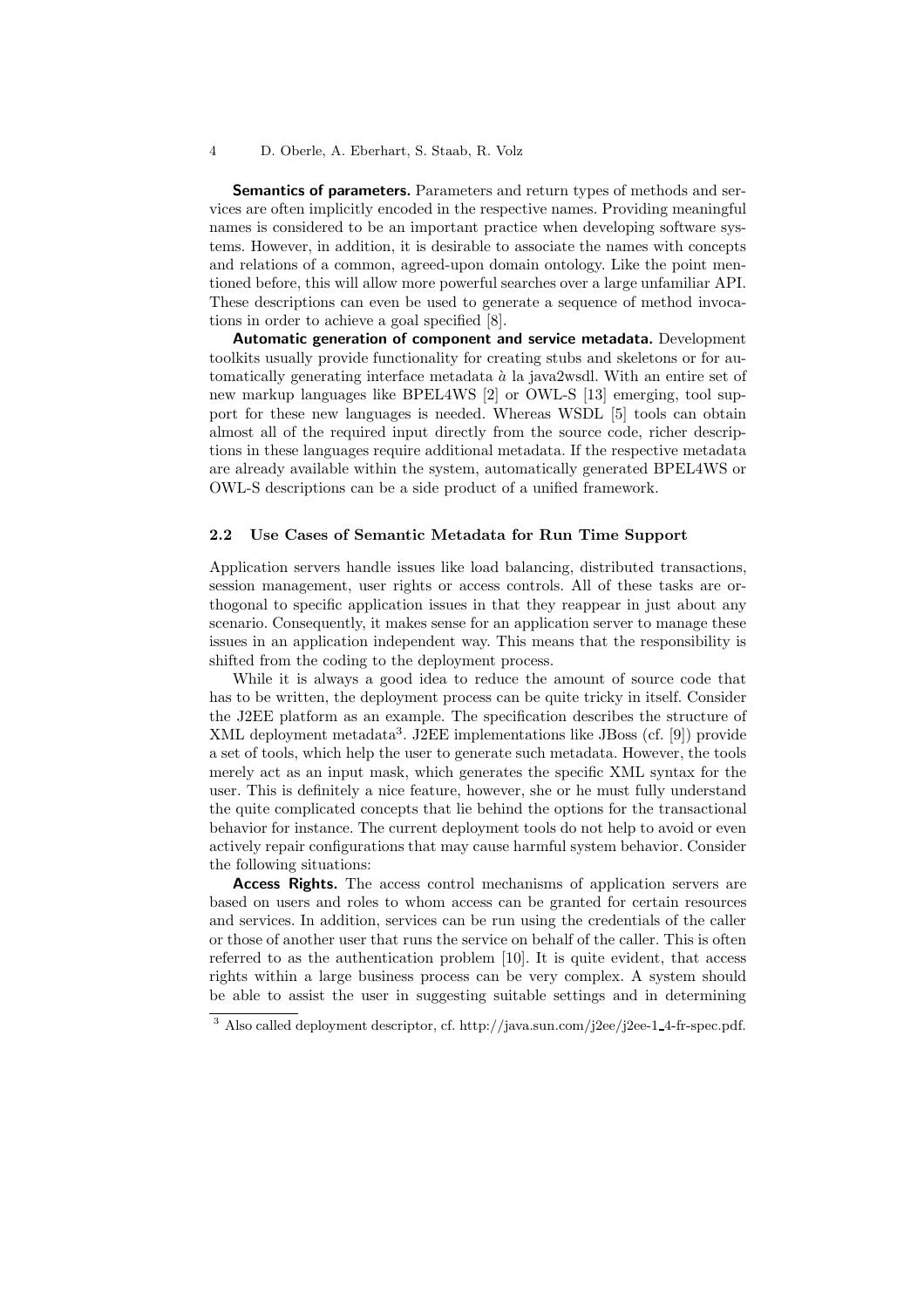potential flaws in the security design. We believe that formal reasoning over group memberships or resources being accessed by processes running on behalf of other users will prove to be valuable here.

**Error handling.** Modern programming languages make heavy use of exceptions. Exceptions are raised and propagated along the calling stack in order to be handled at the appropriate level. In order to avoid the embarrassing situation that an exception is not handled at all and simply passed to the user interface or business partner, a consistency check can be put in place. Similar to the argument made in the previous example, rules describing how exceptions are thrown, passed across the calling stack, and being caught or not can be applied in this scenario.

**Transactional settings.** Resources such as databases and message queues offer transactional recovery. This notion is extended to regular software components, which access transactional resources. Methods can be declared to not support transactions, to initiate a new transaction, or to participate in the caller's transaction. Again, a chain of calls across many components can contain inconsistent settings such as a component which requires a transaction calling one that does not support transactions. A formalization of invocations and the possible transactional settings can be applied here.

**Secure communication.** Confidential data might be made accessible to business partners only. Settings on the application server typically determine that a digital signature has to be checked before the request is passed along and that a service can only be bound to a secure communication line or protocol. Similar to the arguments made above, a system should be able to detect, that a confidential resource is accidentally made accessible via a non-encrypted communication channel.

The contribution of this paper is to show how some of these use cases of semantic metadata work. The claim that we make is that all of them — and many more — can be handled in a generic way using an ontology and corresponding semantic metadata.

## **3 An Ontology-based Application Server**

The various examples make it evident that there is a need for a conceptual model. The advantage of such a model is twofold. The model abstracts from the specifics of implementations such as J2EE with their proprietary configuration and deployment formats. Instead it focuses on and reflects the underlying, well defined and agreed-upon concepts such as users, access rights or transaction settings. Furthermore, general domain knowledge about these concepts can be formalized and reasoned with. This is a valuable basis for a variety of value-added services.

We use ontologies as a representation of the conceptual model. Like conceptual database schemata, ontologies define concepts and concept relationships (associations). Ontologies differ from schemata mainly in two ways. First, ontologies aim at capturing the *shared* understanding, which often includes linguistic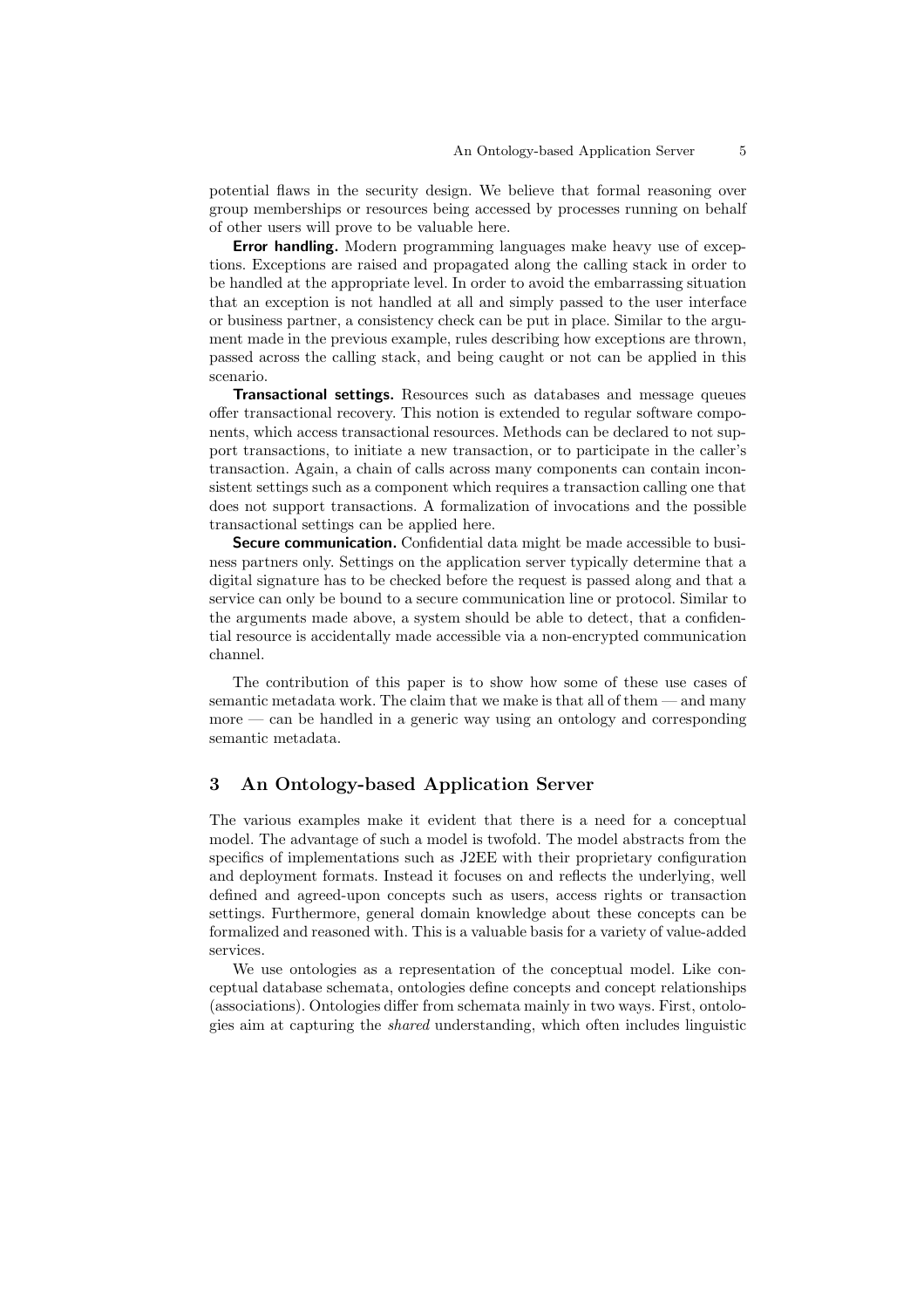issues as well. Issues such as performance, compact storage, and other application specific features do not play a role. Second, ontologies contain axioms, which further define domain concepts and allow to reason with them. Components are described in terms of the ontology what results in semantic metadata.

Ontologies play a key role in area of the Semantic Web [3] and based on this work, several representation languages have been standardized within the World Wide Web Consortium  $(W3C)^4$ . Consequently, we have chosen these languages as the basis for our work.

The following subsections survey both the overall system architecture of an ontology-based application server and our implementation called KAON SER-VER.

#### **3.1 Architecture**

Figure 1 shows the overall system architecture. The left side outlines potential sources, which provide input for the framework. This includes web and application server configuration files, annotated source code, or metadata files. This information is parsed and converted into semantic metadata, i.e. metadata in terms of the ontology. Thus, this data is now available conforming to a harmonizing conceptual model. The semantic metadata and the ontology are fed into the inference engine which is embedded in the application server itself. The reasoning capability is used by an array of tools at development and at run time. The tools either expose a graphical user interface (e.g. security management) or provide core functionality (e.g. the dynamic component loader).

#### **3.2 Implementation**

This section gives a concrete example of how the overall system architecture can be realized. For a detailed discussion the reader is referred to [20].

The aforementioned architecture is implemented in a system called KAON SERVER which is part of the KArlsruhe ONtology and Semantic Web Toolsuite  $(KAON)$  [12]. We made use of the Java Management Extensions  $(JMX \t[11])$  – an open technology for component management. With JMX it becomes possible to configure, manage and monitor Java applications at run time, as well as break applications into components that can be exchanged. Basically, JMX defines interfaces of managed beans (*MBeans*) which are JavaBeans that represent JMX manageable resources. MBeans are hosted by an *MBeanServer* which allows their run time deployment and manipulation. All management operations performed on the MBeans are done through interfaces on the MBeanServer.

JMX only provides an API specification with several available implementations. We have chosen *JBossMX* which is the core of the open-source JBoss application server [9] that augments J2EE by dynamic component deployment. This choice allows us to inherit all the functionality provided by JBoss in the form of its MBeans (Servlet Containers, EJB Containers etc.). We deploy our

<sup>4</sup> The W3C also standardized HTML, XML etc.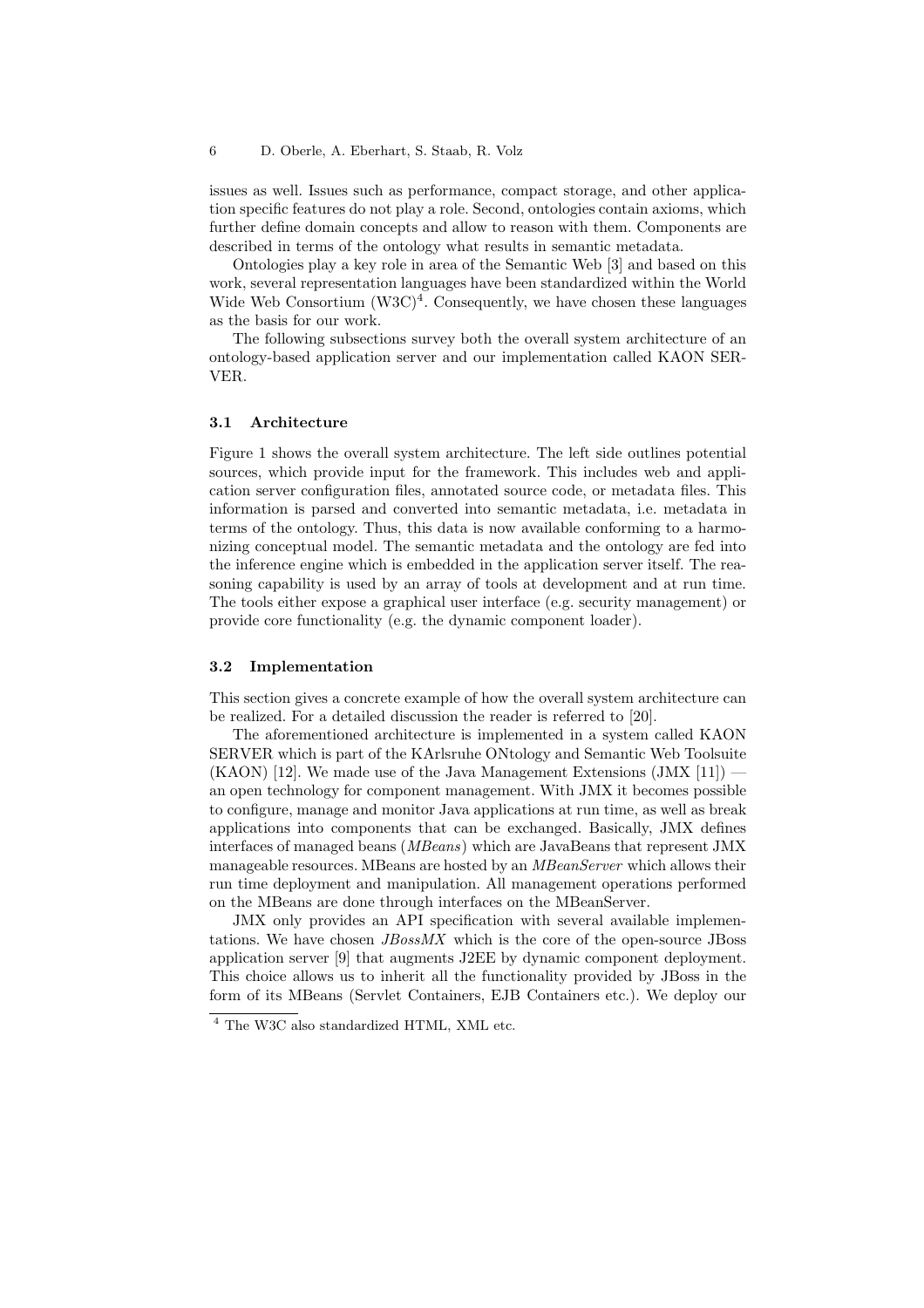

Fig. 1. System architecture of the application server. Semantic metadata and the ontology are loaded into the inference engine. Value-added services and tools leverage the reasoning capability embedded in the application server.

inference engine as an additional MBean and augment the existing component loader and dependency management to exploit the inferencing. A version and security management tool allows to browse and query the ontology at run time. Thus, it is possible to use the KAON SERVER as a "semantically enhanced  $\rm JBoss$ ".<br> $^5$ 

## **4 The J2EE Pet Store Demo**

The J2EE Pet Store Demo is a sample application by Sun Microsystems to demonstrate how to use the capabilities of the J2EE platform. We use the Pet Store example to illustrate the different use cases of ontologies and semantic metadata in the remainder of the paper. To be self-contained, we introduce the Pet Store briefly in this section.

The Pet Store illustrates the typical design decisions and tradeoffs a developer makes when building a distributed application and shows how to use JavaServer Pages (JSP), Servlets, Enterprise JavaBeans (EJB) and the Java Message Service (JMS).<sup>6</sup> Pet Store is a decoupled enterprise architecture that can interoperate with existing data sources and business partners' systems, all built on top of the J2EE platform. The sample application comprises four separate sub-applications that cooperate to fulfill the enterprise's business needs, each of which is a J2EE application:

**Pet Store e-commerce Web site** Web application for end-users for purchasing merchandise through a Web browser. Servlets and Servlet filters are used

 $^5$  The KAON SERVER can be obtained at http://kaon.semanticweb.org.

<sup>6</sup> http://java.sun.com/developer/releases/petstore/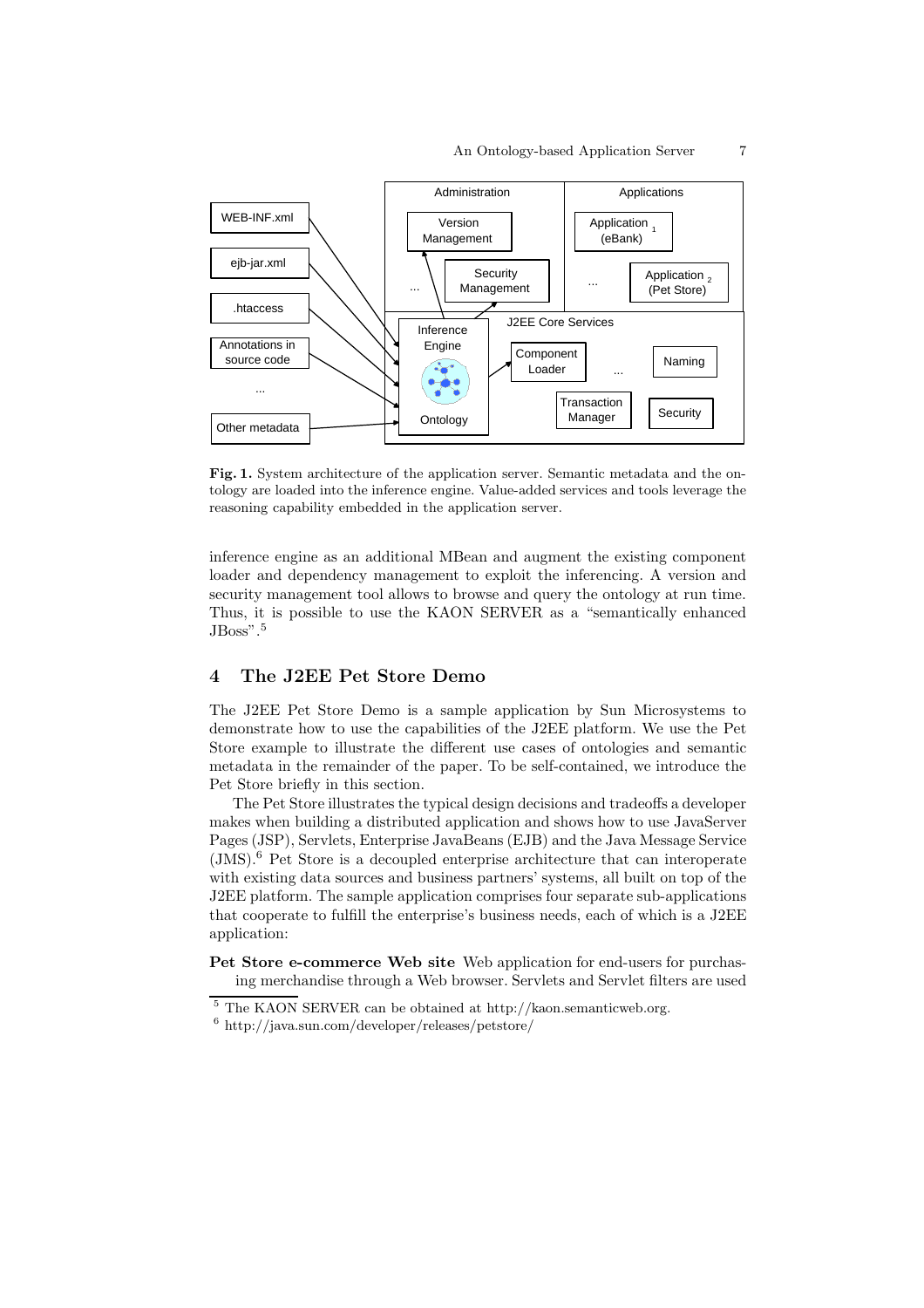to receive and process HTTP requests. JSPs define an application view template and the contents of the areas of the template. EJBs are used to implement business processes and to represent and manipulate business data.

- **Pet Store administration application** A Web application that enterprise administrators use to view sales statistics and manually accept or reject orders. While being a Web application, its user interface is a rich client that uses XML messaging, rather than an HTML Web browser
- **Order Processing Center** A process-oriented application that manages order fulfillment by providing several services to other enterprise participants. It receives and processes XML documents containing orders from the Web site via the Java Messaging Service (JMS), a message-oriented middleware. In addition, it provides the admin application with order data using XML messaging over HTTP, sends emails to customers acknowledging orders using JavaMail, sends XML order documents to suppliers via JMS and it maintains the purchase order database.
- **Supplier** A process-oriented application that manages shipping products to customers by providing the following services: It receives XML order documents from the Order Processing Center via JMS, it triggers shipment of products to customers, it provides manual inventory management through a Web-based interface and it maintains the inventory database.

Throughout the subsequent sections we will refer to the Pet Store application as a source of examples as it uses a multitude of XML configuration files: the standard J2EE deployment descriptor for the Pet Store Web site (*application.xml*), the standard J2EE deployment descriptor for the Pet Store Web-tier components (*web.xml*), several J2EE deployment descriptors for the Pet Store EJB-tier components (*ejb-jar.xml*) as well as vendor-specific deployment descriptors and XML files specific to the application (for defining screens, control screen flow, user sign-on, binding request URLs to HTML actions, etc.).

## **5 The KAON SERVER Ontology**

This section details the ontology used in the KAON SERVER. It is subdivided in an ontology dealing with development use cases and run time use cases. Both are interrelated and split into several modules. They are further discussed in subsections 5.1 and  $5.2<sup>7</sup>$ 

## **5.1 Ontology Modules for Development Use Cases**

In this section we present our ontology, which allows to conceptualize the development use cases introduced in section 2.1 by semantic metadata of components and their APIs. Note that we only give a short overview due to the lack of space.

<sup>7</sup> Note that the ontologies are expressed in the KAON language [18] that is equivalent to Datalog.For the sake of readability, however, we will express axioms in FOL (First Order Logic) syntax throughout the paper.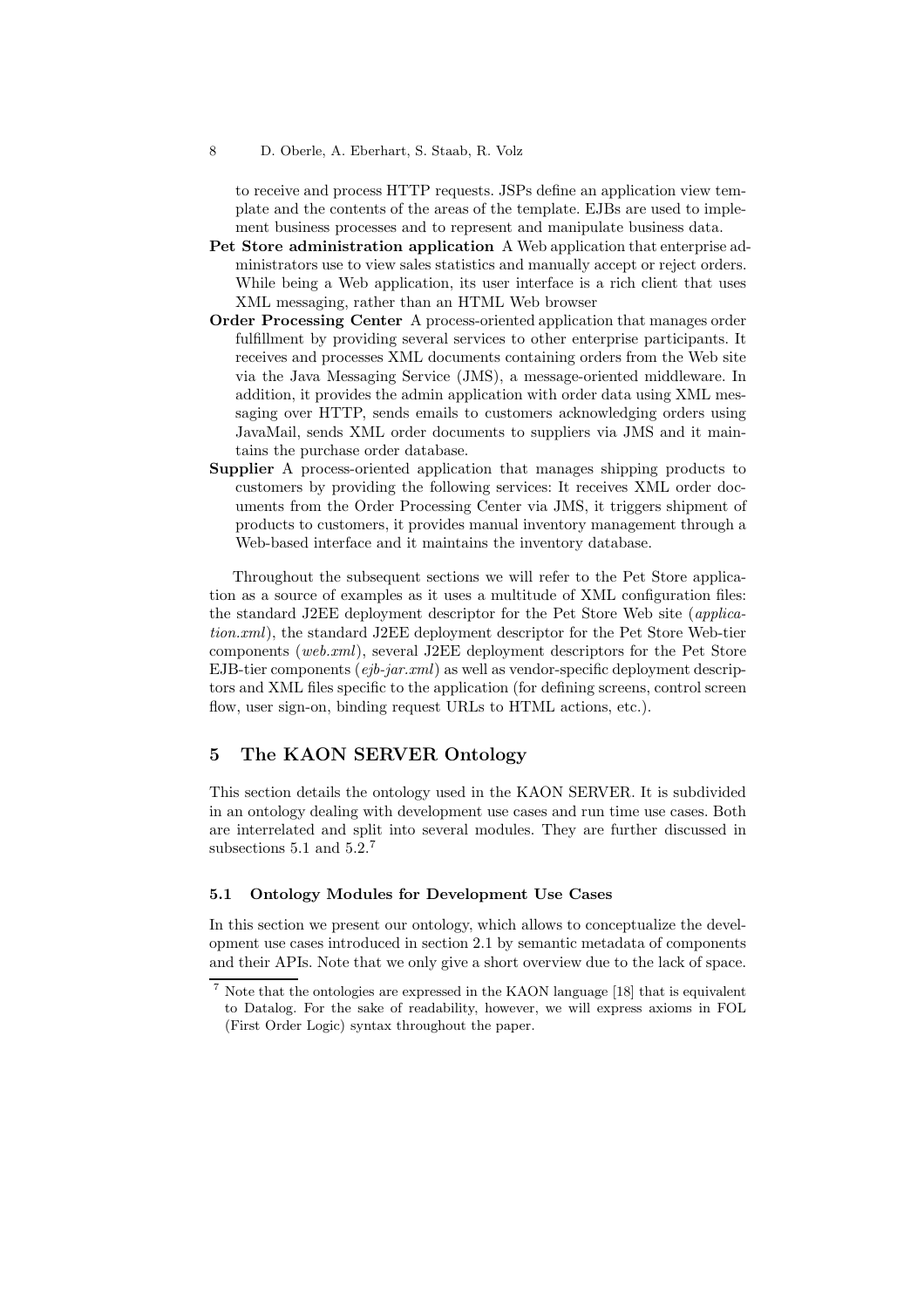The interested reader is referred to [19]. The ontology is divided into several modules (cf. Figure 2) which are explained in the following<sup>8</sup>:

**API Description** The *API Description* module offers a framework for taxonomically describing the functionality offered by methods of APIs (e.g. the SupplierOrderEJB's setter methods are instances of a method "AddData") and accordingly several types of APIs (e.g. StoreAPI). It also allows to express the semantics of parameters. This kind of information is used to perform service classification and discovery as well as for automatic generation of component and service metadata. E.g. by inspecting the API it becomes evident that SupplierOrderEJB's setOrderID takes a String as argument. However, semantically enriched information, in this case specifying that the argument is information typically attached to an Order, facilitates discovery and can also be used to enrich automatically generated Web Service metadata.

**Component** Simply consists of one concept that groups together *Profile* and *Grounding* information (explained below) about every kind of component.

**Profile** We use the *Profile* module to express capability descriptions of a component. For example, a database adapter component would have an attribute specifying the SQL dialect used. Information of this type might be used for service classification and discovery.

**Grounding** Basically, the *Grounding* module allows to express the mapping between the existing syntactic metadata (e.g. the Pet Store's application.xml, web.xml or ejb-jar.xml) and the semantic metadata. In order to express the mapping between the *API Description* and the source code we came up with a conceptualization of IDL terms which is grouped together in the *Implementation* module (see below).

**Implementation** This module contains implementation level details of a component responding to the use case of component dependencies and versioning. Code details are described, like the class name or required archives. Besides, each component has a certain version and potentially depends on others. Along the same lines, some components will not work properly, if a conflicting component is loaded at the same time. These relationships are modelled by *dependsOn* and *conflictsWith* which are transitive and symmetric associations, respectively<sup>9</sup>. Components can be in different states (active, available, serialized, etc.) that are captured by an attribute of the same name. We also model the signature whose methods and parameters are expressed according to the *IDL* module (see below).

**IDL** We have conceptualized a small subset of the IDL (Interface Description Language [21]) specification into an ontology-module that allows describing signatures of interfaces. The ontology module features concepts like *Interface*, *Operation* or *Parameter*.

**Domain Ontology Modules** While the ontology modules presented so far formalize generic knowledge only, domain ontology modules grasp knowledge

<sup>8</sup> Names of the uses cases introduced in section 2.1 are written in sans serif.

<sup>&</sup>lt;sup>9</sup> That means  $\forall c \cdot 1, c \cdot 2, c \cdot 3$  : *dependsOn*(*c* $1, c \cdot 3$ ) ← *dependsOn*(*c* $1, c \cdot 2$ ) ∧  $depends On(c2, c3)$  and  $\forall c1, c2 : conflictsWith(c1, c2) \leftrightarrow conflictsWith(c2, c1).$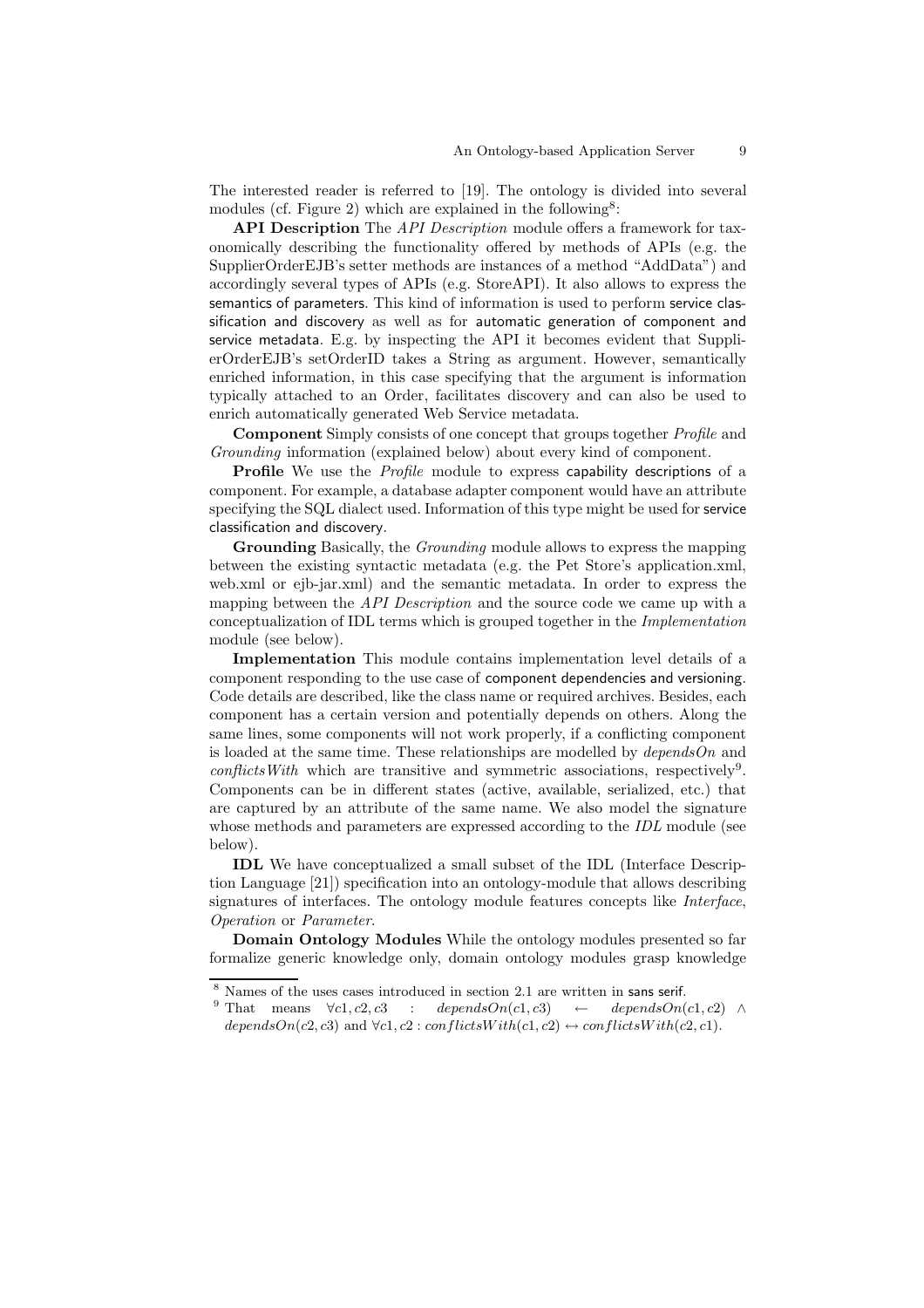specific to a certain application. First, **Domain Profiles** may distinguish component types in a particular application server. While most J2EE servers support Servlets and EJBs, newer ones also introduce MBeans. In addition, Microsoft's .NET architecture introduces further idiosyncracies. Second, **Domain API Descriptions** contain sets of APIs and functionality types (methods) that are typically offered by components in a certain domain. An analysis of the Pet Store world results in a domain ontology conceptualizing Orders, Suppliers and Animals, for instance. It is then possible to semantically enrich information about the API, such as setContactInfo's parameter being a mailing address. Both submodules can be easily replaced in a new domain.



**Fig. 2.** Ontology Modules for use cases supporting development

Like discussed in [17, 19] we used OWL-S as a starting point for building the ontology. OWL-S [13] is an ontology expressed in the Ontology Web Language (OWL [15]). Its aims are to enable automatic Web Service discovery, invocation, composition and execution monitoring [22]. Several interesting design principles are realized by OWL-S that inspired our work: separation of semantic and syntactic metadata, separation of generic and domain knowledge and modularization. Our current state of work comprises a full analysis, yet our formalization still lacks the individual groundings. The *Component*, *Profile*, *Implementation* and *Domain* modules are already used within the KAON SERVER.<sup>10</sup>

<sup>&</sup>lt;sup>10</sup> The ontologies ship with the KAON SERVER distribution and are also separately available at http://kaon.semanticweb.org. The site features a screenshot of browsing the ontologies with a graphical user interface.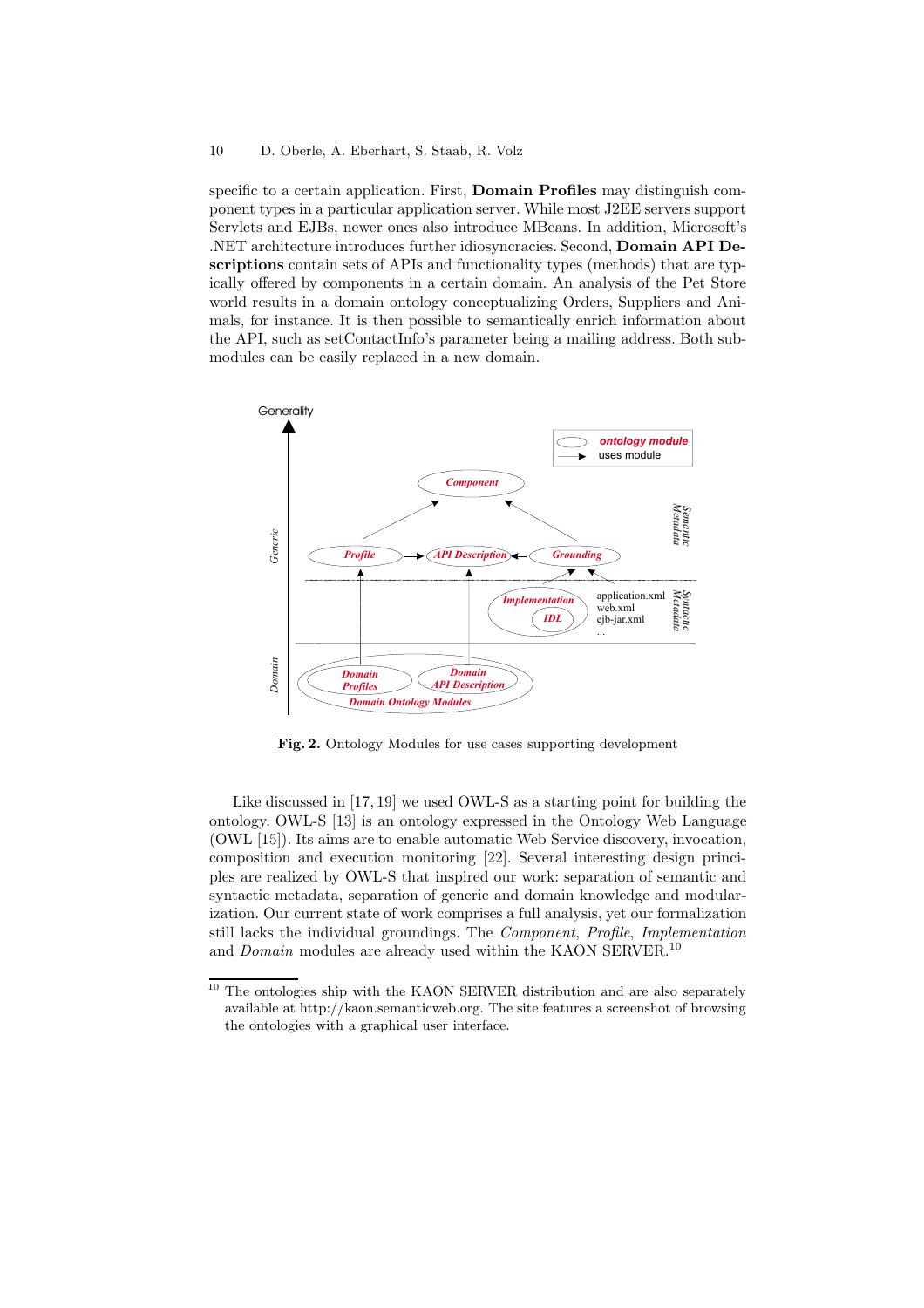#### **5.2 Ontology Modules for Run Time Use Cases**

In this section we describe part of our ontology for run time use cases. It conceptualizes interceptors, libraries, archives, security aspects and their interrelationships. We have modelled most of the modules. However, they are not yet used within the KAON SERVER.

Due to space limitations, we focus on the security use case. The J2EE specification distinguishes the key concepts of realm, user, group, and role. We extend these basic notions by introducing additional concepts and some important associations and axioms in the following subsections.

#### **Concepts**

- **Resource** The J2EE specification distinguishes security issues on the web, application, and persistence tiers. Even though the physical ways of accessing these resources differ a lot, the notions of access control and security are the same at all three levels. In our ontology, resources can be web resources, components or databases (tables or SQL views). These are identified by URLs, class names and database URIs (usually server URI augmented by table or view name), respectively.
- **Method** Resources have methods, which constitute the most fine grained level for access control. Methods are identified in combination with the resource. Web methods are identified by the resource URL and the protocol's method such as HTTP GET. Methods of components are identified by their class name and the method identifier consisting of name and signature<sup>11</sup>. In the case of database resources, methods correspond to operations such as delete, insert, update, or select, which can be granted individually by the database management system. Message queues can be treated similarly to databases with a logical queue behaving like a table and the methods being send and receive instead of select, update etc.
- **ResourceGroup** Systems usually allow declaring security settings for an entire set of resources. A web container allows URL patterns such as  $\langle \text{url-pattern}\rangle$ /secure/\*</url-pattern>. A similar wildcard notation can encompass all methods of a class.
- **ACL** The right to access a ResourceGroup, Resource or Method is formalized as a concept *AccessRight*. This was necessary to circumvent ternary associations that cannot be modelled in KAON and other Semantic Web languages like RDF and OWL. Subsumption reasoning capabilities allow us to specialize AccessRight in Read, Write, Modify and Execute. An Access Control List (ACL) is comprised of one or more AccessRights.
- **Invocation and RequestContext** The definitions so far captured the static aspects of security. At run time, any kind of resource is accessed by an incoming request. The request is associated with context information, e.g.

 $^\mathrm{11}$  Methods can be overloaded such that the same method name is used with different parameter lists.Consequently, the signature needs to be included in the method identification.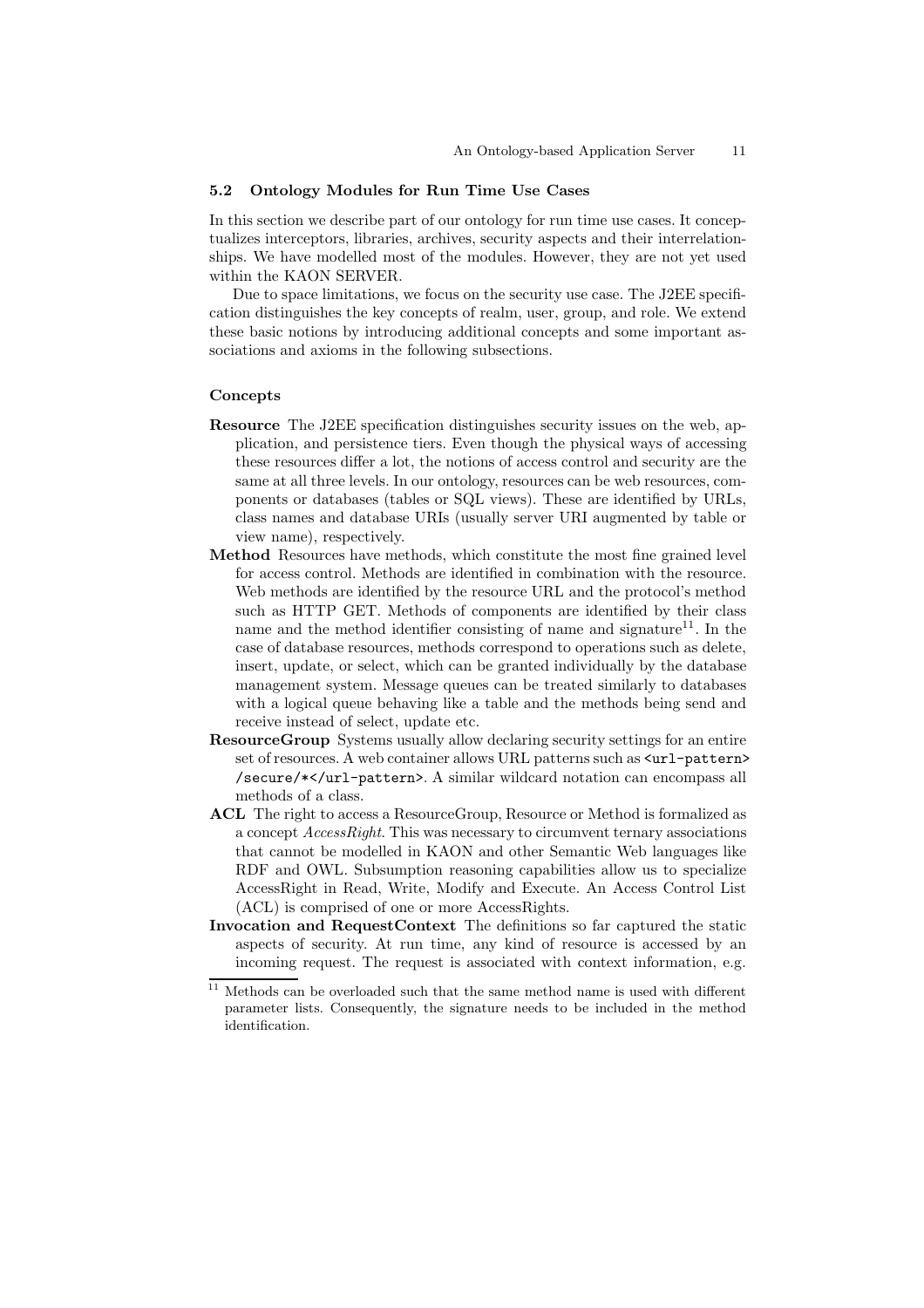on whose behalf the request is carried out. The context is propagated from tier to tier, unless an explicit context change takes place. We model this situation by *Invocation* and *RequestContext* concepts which are interrelated (cf. Figure 3 and *associatedWith* below).

#### **Associations**

- **definedOn***x* **and grantedFor***y* Like mentioned before, AccessRights might be defined on ResourceGroups, Resources or even Methods, and they might be granted for Roles, UserGroups or even Users.
- **executes and accesses** During processing, resources can use other resources. This might be "cart.jsp" invoking the shopping cart EJB, the product entity bean accessing the respective database table, or also an SQL view reading other tables and views. In our ontology, Resources execute Invocations and Invocations in turn access Resources (cf. also Figure 3).
- **associatedWith** We associated an Invocation with a RequestContext, where each RequestContext carries information about authentication or transactions. This kind of modeling was necessary to capture context propagation. An example would be an administrator who authenticates himself using HTTP basic authentication and accesses the administration webpage. The script on this page, run using the admin credentials, connects to an EJB with the respective security setting. The call succeeds, because the user information will be propagated and the service will also run using the administrator's credentials. An explicit context switch will happen when the run as" paradigm is used or if a component connects to a database by explicitly stating a username and password. In the Pet Store, this happens when an entity bean reads tuples from the database. The container carries out the actual JDBC call using the user id specified during deployment, instead of the context associated with the end user request that triggered the initial call.

#### **Axioms**

**invokes** For convenience we defined a transitive association *invokes* by axioms. It abbreviates *executes* and *accesses* in the following way:

∀*r*1*, r*2*, i* : *invokes*(*r*1*, r*2) ← *executes*(*r*1*, i*) ∧ *accesses*(*i, r*2)

∀*r*1*, r*2*, r*3 : *invokes*(*r*1*, r*3) ← *invokes*(*r*1*, r*2) ∧ *invokes*(*r*2*, r*3)

**Roles, users, and groups** Further axioms are necessary to fully model the domain described so far. As we mentioned before, users can be associated to groups and access is granted via the role indirection. The effect of the resulting relationships can be captured by the following rules:

 $\forall ar, r, ug : grantedForUserGroup(ar, ug) \leftarrow AccessRight(ar) \wedge Role(r) \wedge$  $Use rGroup(ug) \wedge inRole(ug, r) \wedge grantedForRole(ar, r)$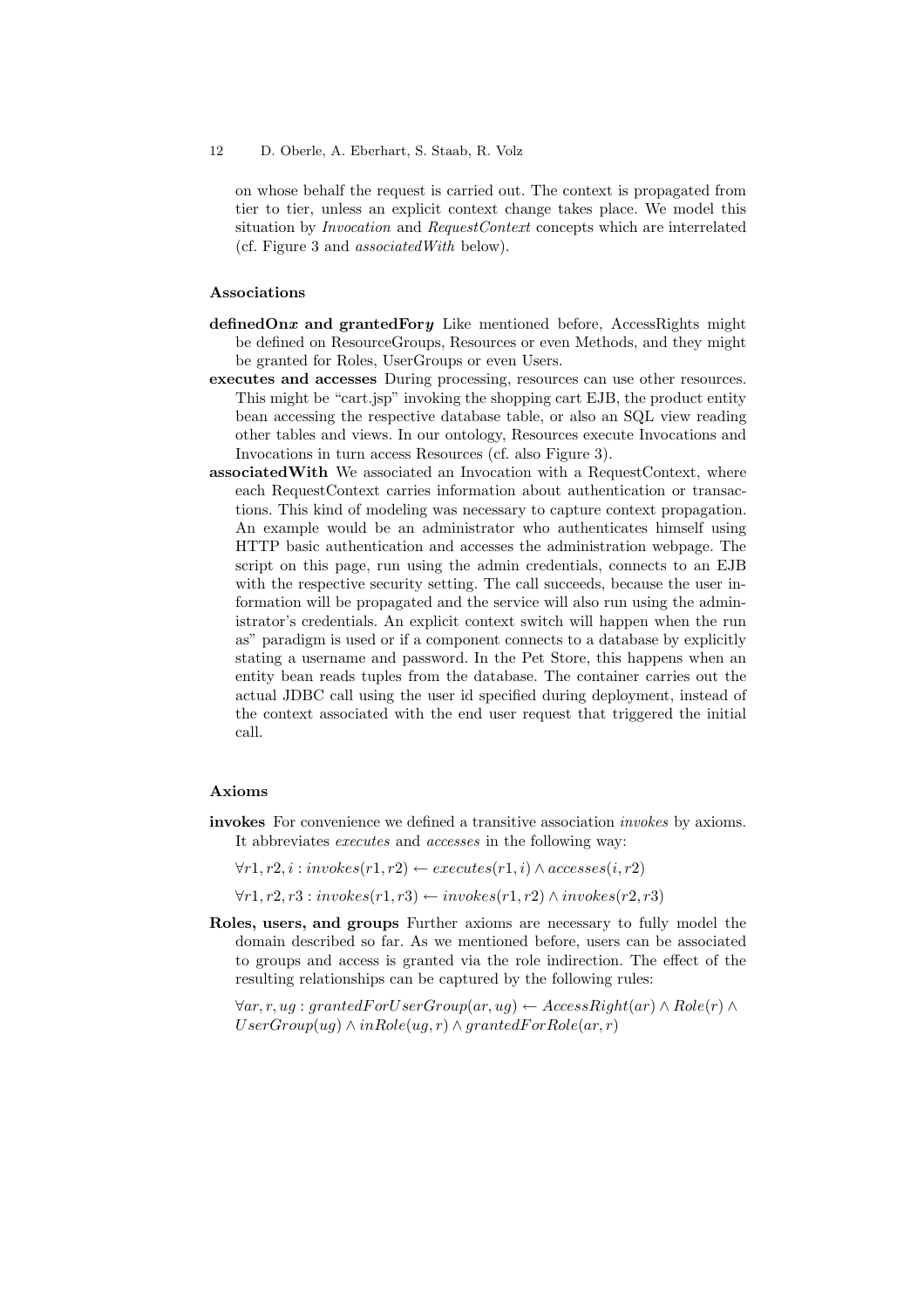

**Fig. 3.** Snippet of the security module.

 $\forall ar, r, u : grantedForUser(ar, u) \leftarrow AccessRight(ar) \wedge Role(r) \wedge$  $User(u) \wedge inRole(u,r) \wedge grantedForRole(ar,r)$ 

 $\forall ar, u, ug : grantedForUser(ar, u) \leftarrow AccessRight(ar) \wedge User(u) \wedge$  $UserGroup(ug) \wedge member(u, ug) \wedge grantedForUserGroup(ar, ug)$ 

A similar rule can be defined for permissions on groups of resources:

 $\forall ar, r, rg : definedOnResource(ar, r) \leftarrow AccessRight(ar) \land Resource(r) \land$  $ResourceGroup(rg) \wedge partOf(r,rg) \wedge definedOnResourceGroup(ar,rg)$ 

As we may recognize with this small example, it is preferable to specify complex interactions with a few logical rules rather than with extensive coding.

## **6 Examples**

This section provides examples for both development and run time use cases. The first subsection discusses where semantic metadata of components support the developer in versioning problems, the latter recaps the security use case.

#### **6.1 Development Time Example**

One of the most relevant use cases for our ontology and semantic metadata is the versioning problem. In the ontology, we distinguish components such as an MBean and libraries such as a certain XML parser. Each of them has a certain version and potentially depends on others. Along the same lines, some components will not work properly, if a conflicting component is loaded at the same time.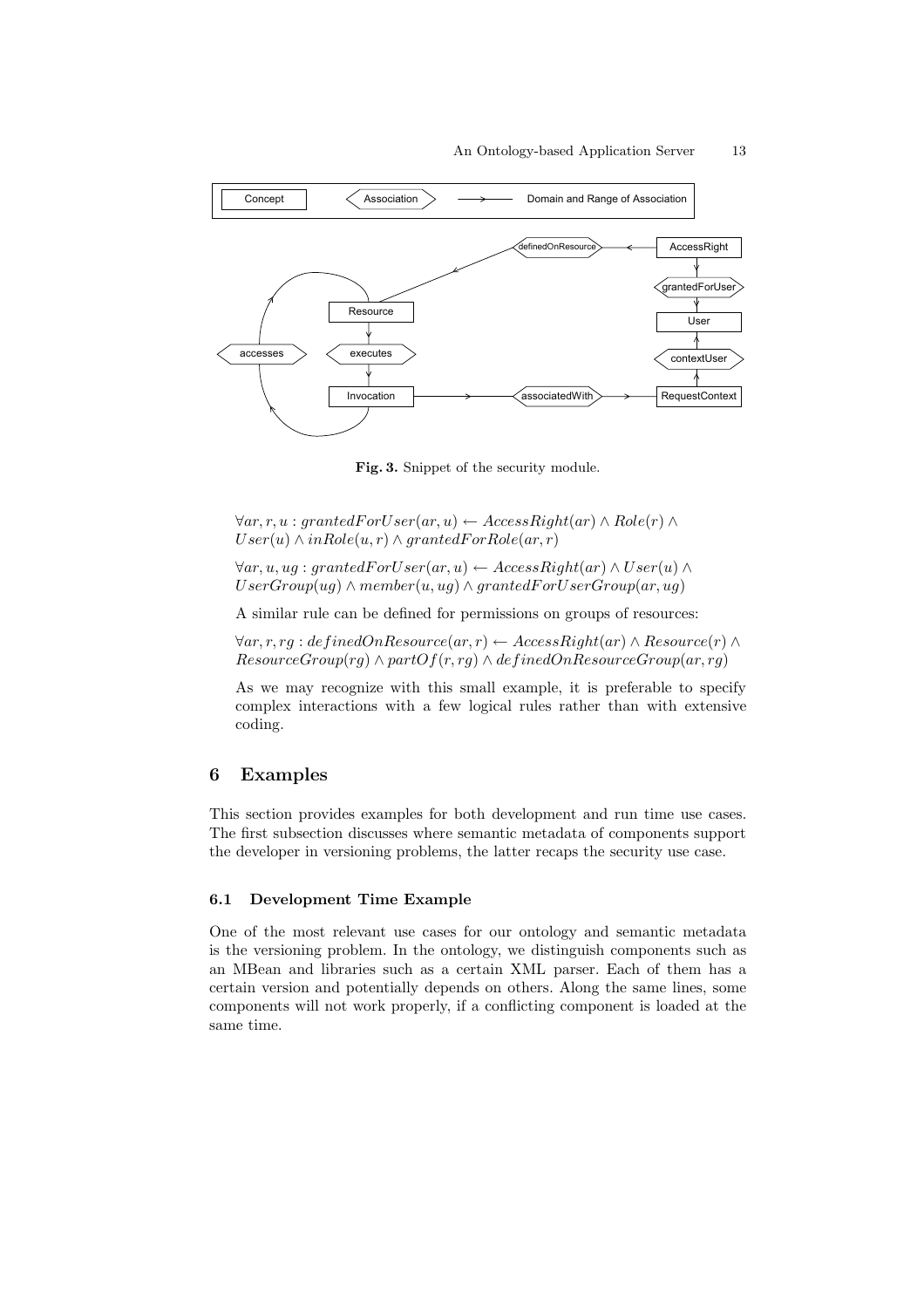The formalization (cf. Implementation ontology module in 5.1) is quite generic and can be applied in several application contexts, e.g. from within an IDE during development as well as during run time or in a JMX enabled dynamic component loader. All scenarios share the notion of a component being *available* to the system<sup>12</sup>. In the following, we discuss the example of the classpath environment variable, where only the first occurrence of a class, starting from the beginning, will be loaded.

**Obtaining the semantic metadata** In a first step, we need to determine which components are available to the system. This is done by inspecting the classpath environment variable as well as the Java lib/ext directory. The archive is associated to its semantic metadata via its MD5 hash. Currently, we manually specify the semantic metadata of a component. In the future, we envision this information to be publicly available<sup>13</sup>.

**Applying the inference engine** Given the set of components, we can now determine whether all required components are available and whether there are conflicting component versions present. The rule below evaluates if components are missing and need to be included in the classpath, for instance. These queries can be evaluated using the version management tool shown in Figure 4.

 $\forall c$ 1*, c*2 : *missing*(*c*2) ← *Component*(*c*1) ∧ *state*(*c*1*,* "*available*")∧ *dependsOn*(*c*1*, c*2) ∧ *state*(*c*2*,* "*unavailable*")

Conflicts can be discovered using this rule:

 $\forall c1, c2 : conflict(c1, c2) \leftarrow Component(c1) \land state(c1, "available") \land$  $conflictsWith(c1, c2) \wedge state(c2, "available")$ 

#### **6.2 Run Time Example**

This section introduces two examples for a run time use case. Since section 5.2 focused on security, we also take an example from this use case. The following text illustrates how the necessary information is loaded into the KAON SERVER, provides two examples of how inferencing can be applied and shortly presents the security management tool.

**Obtaining the semantic metadata** There are several ways of extracting the required information from configuration files, source code, or registries. Our goal is not to provide a complete set of parsers and extraction tools at this point. Instead, we aim at demonstrating the feasibility of our approach in providing a proof of concept in extracting a reasonable amount of information.

 $12$  Note that the technical details of this availability depends on the scenario.

 $^{13}$  The feasibility of such an approach is demonstrated by the RPM package managing system (http://www.rpm.org).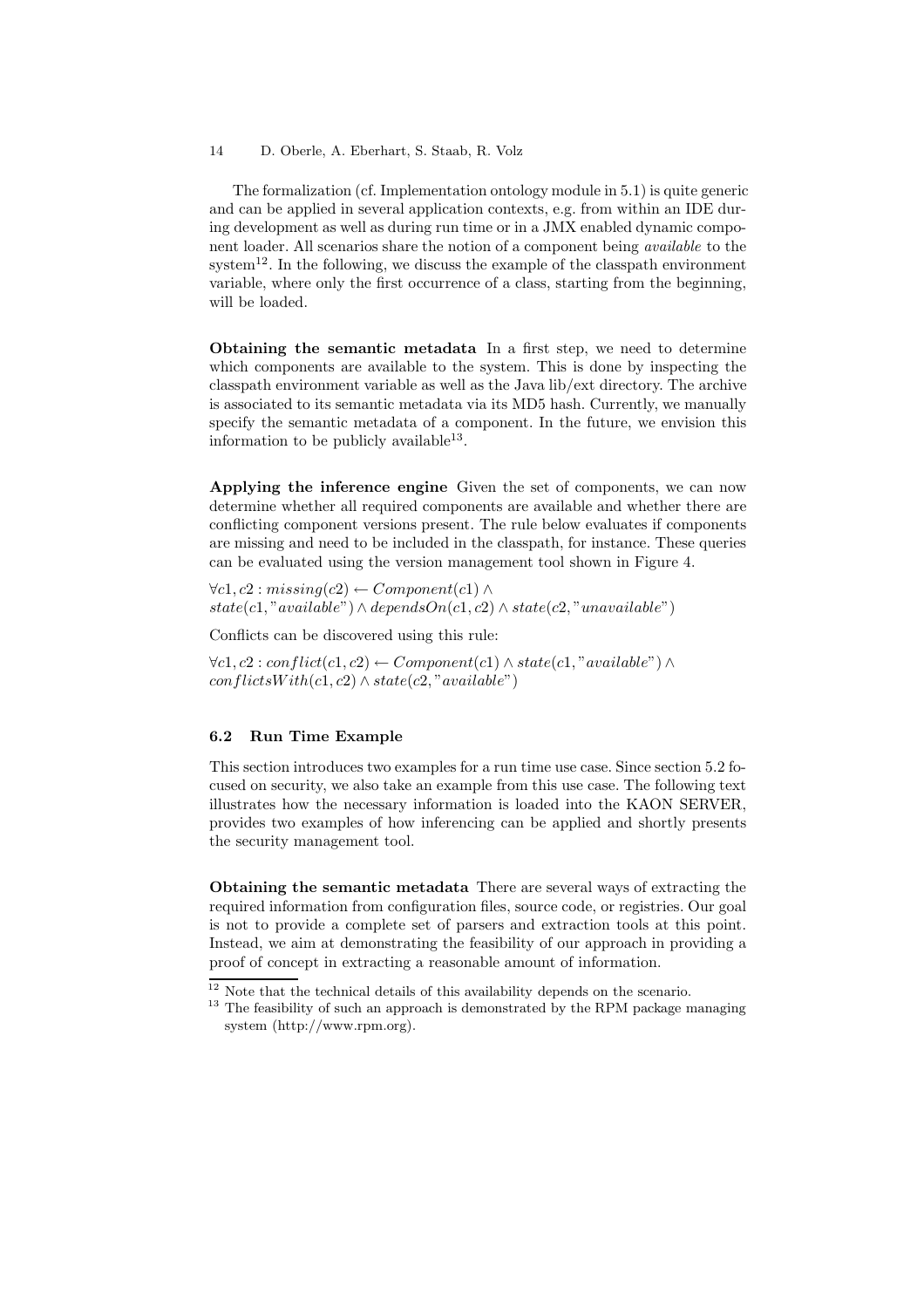Information about the available resources is obtained by reading the file system of the web container and the application server. Database management systems often make metadata on tables, users, and rights available via SQL. In J2EE, the access control lists are specified in the ejb-jar.xml and WEB-INF.xml deployment descriptors for the web and the application server tiers. Various realms can manage the user, group, and role information. We worked with the JDBC realm, where the data is read from tables in a database, making it also easily available to our tool. Arguably the most complicated step is determining the invocations from one resource to others. We propose a shallow analysis of the source code and SQL statements to pick up the commonly used patterns such as resolving a JNDI home interface reference. Furthermore, the ejb-ref tag in the beans' deployment descriptors provides hints as to which other beans are used. Obviously, we are restricted to static code analysis, which is also used by development environments. Note that this is not really a problem if the complete invocation graph is not extracted automatically, since the system does not actively intervene in the deployment process. It merely helps the user to assess the situation before making an educated decision.

**Applying the inference engine — indirect permissions** An interesting example for reasoning over security settings is to see which resources a user gets indirect access to. For instance, the customer table, accessible only by the database admin, is indirectly readable to other users via the customer entity bean, since this bean performs a context switch. Thus, the call is carried out using admin rights on behalf of the user. This case is definitely not a bug; however, it might be useful to assess the combined effect of various security settings by analyzing the result of such a query. First, the axiom below introduces a convenience predicate *permission* that is true when an AccessRight is granted for a User *u* on a Resource *r*. Note that it captures permissions also when access is granted for a UserGroup only but the User is a member (because of the axioms introduced in 5.2).

 $\forall ar, u, r : \text{permission}(u, r) \leftarrow User(u) \land Resource(r) \land AccessRight(ar) \land$ *grantedF orUser*(*ar, u*) ∧ *def inedOnResource*(*ar, r*)

Second, the following axiom recursively extends the definition above that any User having permissions to a Resource, implicitly has indirect access to all resources, which are indirectly invoked by it. The same can be expressed for ResourceGroups, Methods and Roles, UserGroups or combinations.

∀*u*1*, u*2*, r*1*, r*2*, i, ct* : *permission*(*u*1*, r*2) ← *permission*(*u*1*, r*1) ∧  $Resource(r2) \wedge invokes(r1, r2) \wedge accesses(i, r2) \wedge Invocation(i) \wedge$ *associatedW ith*(*i, ct*) ∧ *RequestContext*(*ct*) ∧  $contextUser(ct, u2) \wedge permission(u2, r2)$ 

**Applying the inference engine — non accessible resources** Given the access control and collaboration information, we can determine security misconfigurations. Assume the order-processing bean accidentally grants access only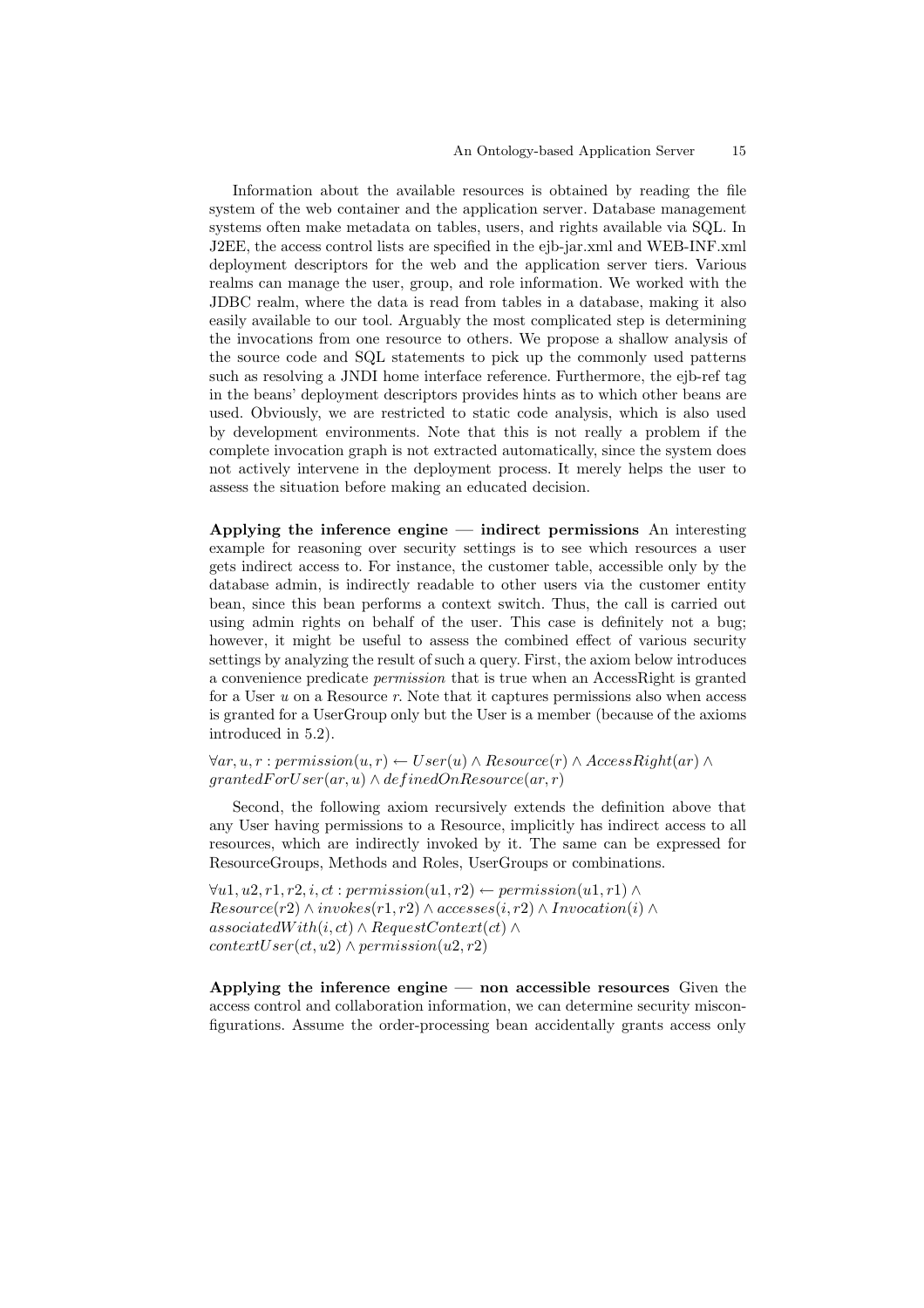to customers. Furthermore, this bean invokes the order message queue without switching user contexts. The message queue, however, is only accessible to the order-processing role. Also assume that no user or group is in both the roles customer and order-processing. From this situation, we can infer that any call from the bean to the message queue must fail due to a security violation. We can formulate a rule, which helps to find such cases. A violation is present, if a component invokes another one by propagating the security context, and no overlap exists in the permission sets.

## ∀*r* : *inaccessible*(*r*) ←∃*u.permission*(*u, r*)

**Security management tool** Our tool allows the user to query the inference engine about any concept in the ontology. For instance, one can retrieve the users who are able to indirectly read a database table. As schematically introduced in Figure 1, Figure 4 shows our version and security management tool that allows to browse the ontology and execute queries at run time. The users who are able to indirectly access the customer table are retrieved by a query.



**Fig. 4.** Screenshot of the version and security management tool.Concepts are represented by rectangles, instances by rounded boxes, associations (also called properties in the figure) by labelled edges. Subconcept associations are represented by non-labelled edges.Clicking on "Search" allows the user to enter an arbitrary query.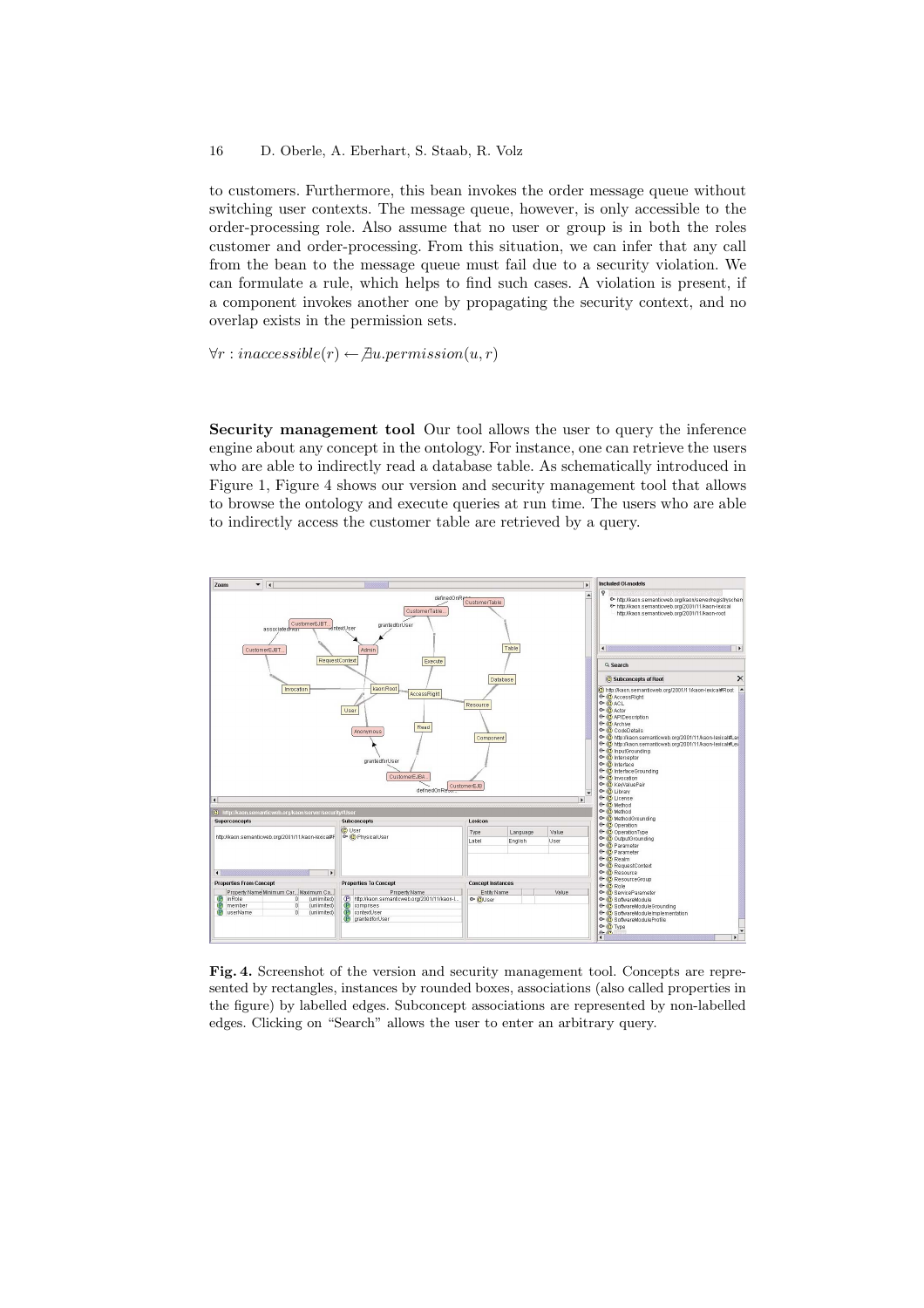We plan to realize a more convenient user interface in order to hide the base query language from the user. Furthermore, we would like to develop a watchdog that actively checks for inconsistencies such as a role with no assigned users or groups, empty groups, or, as shown in section 5.2, clashes in the security settings for inter-resource invocations.

## **7 Related Work**

The current generation of application servers uses XML-based configuration files, some of which follow fixed XML schemata. The individual schemata represent static conceptualizations of fragments of the complete configuration. Our ontology-based approach aggregates individual aspects in a platform-independent and extensible way.

Classical Software Reuse Systems also describe software modules for efficient and precise retrieval. However, techniques like the faceted classification [7] are limited to the representation of the provider's features. In analogy, software reuse shares a representation of modules that is based on functionalities achieved by the software, roles and conditions [14]. [6] introduce a software repository system that uses an ontological representation language for describing information about requirements, designs and implementations of software. However, none of these approaches take into account the run time use cases that occur in application server settings. These efforts either describe different kinds of components or concentrate solely on syntactic or semantic metadata without blending them together like in our approach.

[4] shows how description logics can be used to augment CORBA IDL specifications such that *Compatibility testing of IDL specifications*, *Local consistency checking*, *More thorough treatment of exceptions* is possible. However, this approach just augments the syntactic part of an API's description. It does not deal with semantic information about method functionality and does not describe component configurations.

Microsoft's System Definition Model  $(SDM)^{14}$  takes a similar approach to ours in including information about software, hardware, and network in a unified system model. SDM targets design, deployment, and operation. The first actual software tool implementing this strategy will be the next version of the Visual Studio development environment. Unfortunately, not much detailed information is available at this point. Nevertheless, SDM illustrates the trend of representing different system aspects in a common framework.

As a way to abstract from low-level and platform-specific problems, the paradigm of *Model-Driven Architectures (MDA)* [16] has gained wide-spread influence. The principal idea of MDA is to separate *conceptual concerns*, such as which component is using which other component, from *implementation-specific concerns*, such as which version of an application interface requires which versions of windows libraries. MDA achieves this separation by factorizing the two

 $\frac{14 \text{ http://www.microsoft.com/windowsserversystem/dsi/sdm.mspx}}{14 \text{ http://www.microsoft.com/windowsserversystem/dsi/sdm.mspx}}$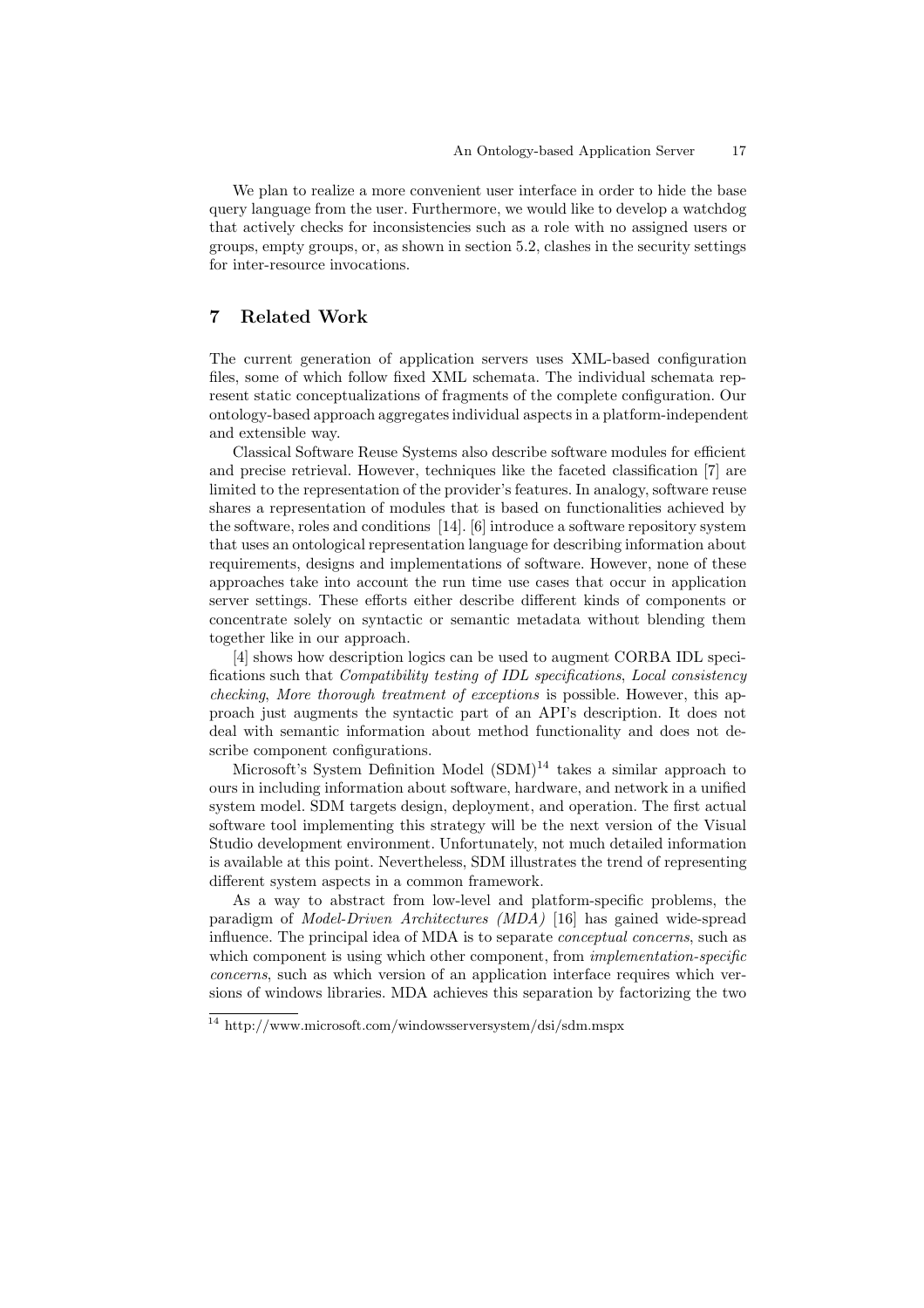concerns, specifying them separately and compiling them into an executable. Like mentioned in the introduction, MDA has not been applied for run time relevant characteristics of component management. Also, it lacks logical formality what disallows to query the application server at run time.

## **8 Conclusions and Future Work**

In this paper we have presented our approach, an ontology as an explicit, executable conceptual model for administrating an application server. Though we are still dealing with a preliminary version of the ontologies, we could demonstrate small, sophisticated and yet very practical examples of how to improve the development and maintenance of software components for and in an application server.

Doing so, our intention was to substantiate a twofold message: First, ontologies and corresponding semantic technology provide huge, practical benefits for handling middleware environments — which we think are *underestimated*. Second, the bread and butter issues of developing and administrating services and components will outlive the utmost fancy issues like automatic composition of services — which we think are *overestimated in feasibility as well as with regard to practical benefits.*

*Acknowledgements* We are indebted to Marta Sabou, Vrije Universiteit Amsterdam, The Netherlands, as well as Debbie Richards, MacQuarie University Sydney, Australia, for their fruitful work on the ontology presented in section 5.1.

This work is financed by WonderWeb, an EU Information Society Technologies (IST) funded project (http://wonderweb.semanticweb.org) IST-2001-33052, and by SmartWeb, a German BMBF funded project (http://smartweb.semanticweb.org).

## **References**

- 1. G.Alonso, F.Casati, H.Kuno, and V.Machiraju. *Web Services*.Springer, Sep 2003.
- 2.T.Andrews, F.Curbera, H.Dholakia, Y.Goland, J.K.F.Leymann, K.Liu, D. Roller, D. Smith, S. Thatte, I. Trickovic, and S. Weerawarana. Business Process Execution Language for Web Services Version 1. Specification, May 2003. http://www.ibm.com/developerworks/library/ws-bpel/.
- 3. T.Berners-Lee, J.Hendler, and O.Lassila. The Semantic Web. *Scientific American*, pages 28–37, May 2001.
- 4. A.Borgida and P.Devanbu.Adding more "DL" to IDL: Towards more knowledgeable component inter-operability. In *Proceedings of the 21st international conference on Software engineering*.IEEE Computer Society Press, 1999.
- 5.E.Christensen, F.Curbera, G.Meredith, and S.Weerawarana. Web Services Description Language (WSDL). http://www.w3.org/TR/wsdl, Mar 2003. W3C Note.